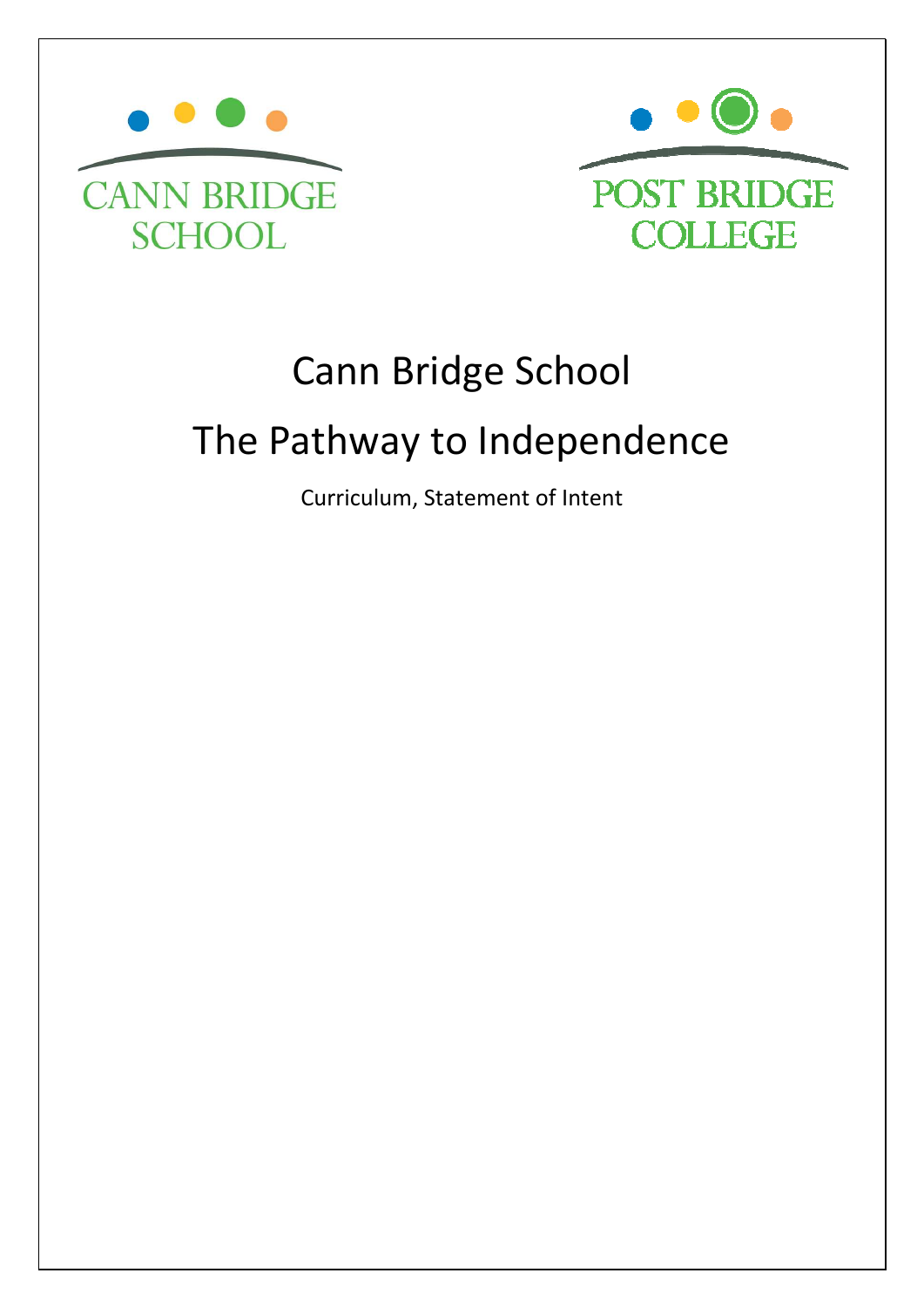# **The Pathway to Independence**

Throughout the time learners spend at Cann Bridge they will access their learning through four Pathways, Functional Skills, Me and My Community, Work Related Learning, Health and Wellbeing.

The route through is dependent on the learners assessed cognitive level but the different Pathways do connect and interrelate to allow learners to develop their skills and knowledge at each stage of their education in a smooth progression.

The curriculum content is woven through these Pathways and takes the learners towards independence. Each learner's progress along the Pathways is individual to the learner; designed to meet their developmental needs in an ongoing way and support their transitions through each Stage of their life at Cann Bridge School and Post Bridge College.

## **Phase 1 Early Years Foundation Stage and Key Stage 1**

The learners in EYFS and Years 1 and 2 will follow the Foundation Curriculum a curriculum defined by the learning areas of the EYFS curriculum.

This curriculum enables the learners to engage in the learning opportunities offered and to develop skills and understanding in the basic concepts which are required for learning in more recognisable subject areas to be developed.

This educational stage will establish a baseline from which ongoing learning is planned and progress is measured.

## **Phase 2 Key Stage 2 and Key Stage 3**

On completion of the baseline of skills assessment, at the end of Year 2, learners will follow one of two Curriculum Pathways. Learners who are developing early concepts and gaining an understanding of how they communicate with, explore, learn about and control their world, will continue to develop their skills and understanding following the Discovery Curriculum. Learners who have reached a developmental level allowing them to generalise learnt skills within a known environment and to combine concepts to make appropriate choices and decisions will move onto the Perceptive Curriculum and access learning through more discrete traditional subject based learning.

During this educational stage the pupils will continue to develop skills throughout the curriculum and may move from the Discovery curriculum to the Perceptive curriculum if the level of skill development shows that this is appropriate.

### **Phase 3 Key Stage 4 and Post 16**

At 14 Learners will begin to follow the Proficiency Curriculum completing a programme of study, which will prepare them for Post 16 Education at Post Bridge College or elsewhere.

Post Bridge College students continue to follow the Proficiency curriculum at an increasingly personalised level, to further develop their independent life skills and prepare for life after full time education.

| The Foundation Curriculum<br>Thinking and Doing                                                                                                                                       |                                                                                                        |  |  |  |  |  |
|---------------------------------------------------------------------------------------------------------------------------------------------------------------------------------------|--------------------------------------------------------------------------------------------------------|--|--|--|--|--|
| Communication and Language, Physical Development<br>Personal, Social and Emotional Development<br>Literacy, Mathematics, Understanding the World<br><b>Expressive Arts and Design</b> |                                                                                                        |  |  |  |  |  |
| The Discovery Curriculum<br><b>Exploring and Succeeding</b>                                                                                                                           | The Perceptive Curriculum<br>Learning about Life                                                       |  |  |  |  |  |
| Communicating<br><b>Finding Out</b><br>Me and You<br>Looking after Myself                                                                                                             | Language and Literacy<br>Understanding the World<br>Work, Pastimes and Leisure<br>Me and Relationships |  |  |  |  |  |
|                                                                                                                                                                                       | The Proficiency Curriculum<br>Using my Learning                                                        |  |  |  |  |  |
| <b>Functional Skills</b><br>Me and My Community<br><b>Work Related Learning</b><br><b>Health and Wellbeing</b>                                                                        |                                                                                                        |  |  |  |  |  |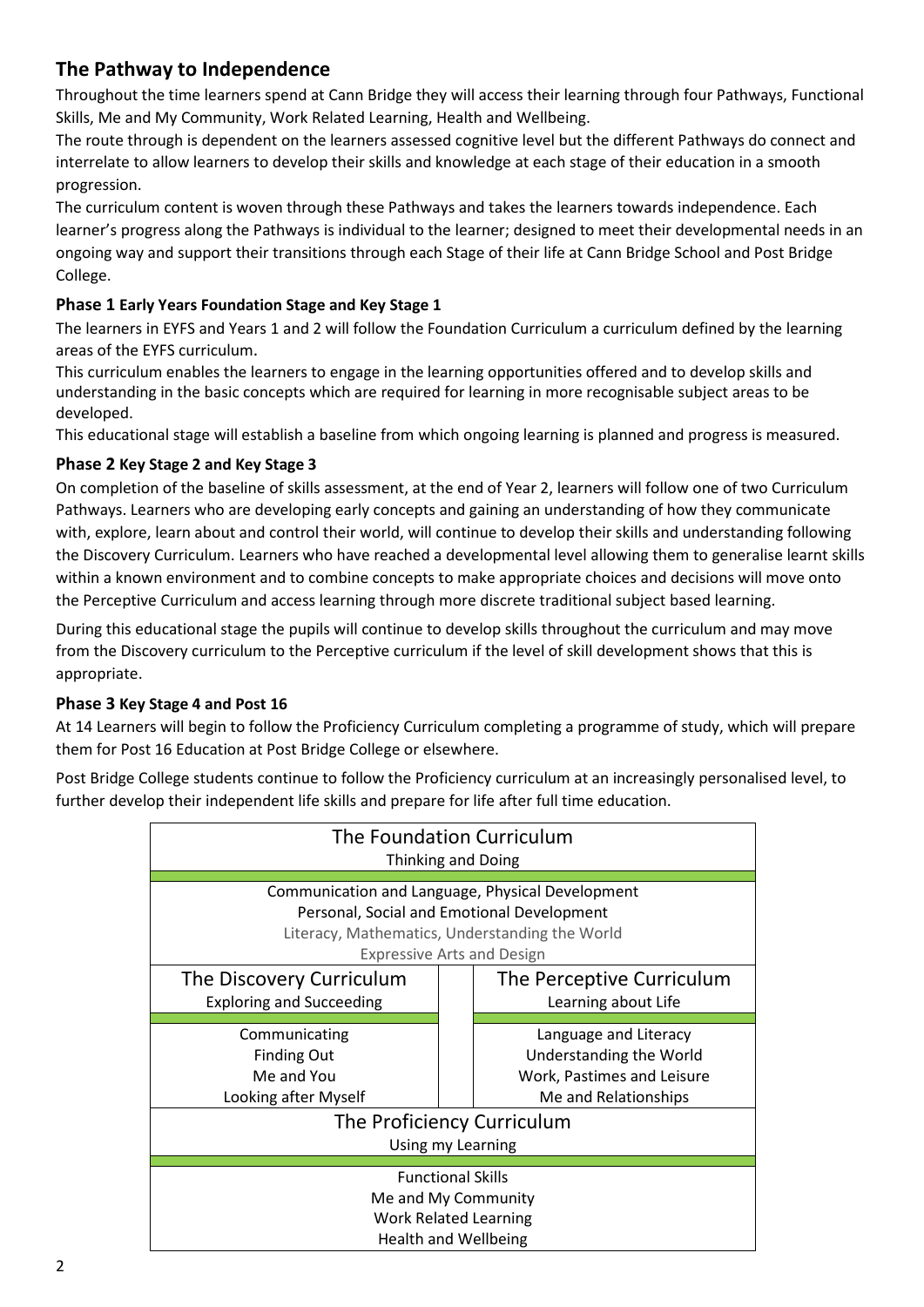| <b>The Foundation Curriculum</b><br><b>Thinking and Doing</b>                                                                                                                                                                                           |          |  |                    |                                   |  |                                            |  |
|---------------------------------------------------------------------------------------------------------------------------------------------------------------------------------------------------------------------------------------------------------|----------|--|--------------------|-----------------------------------|--|--------------------------------------------|--|
| <b>Physical Development</b><br><b>Personal, Social and Emotional</b><br>Prime<br><b>Communication and</b><br><b>Development</b><br>Areas<br>Language                                                                                                    |          |  |                    |                                   |  |                                            |  |
| Specific<br>Areas                                                                                                                                                                                                                                       | Literacy |  | <b>Mathematics</b> | <b>Understanding the</b><br>World |  | <b>Expressive Art and</b><br><b>Design</b> |  |
| Year -1 to Year R Individually bespoke learning opportunities, planned using the learners' interests and designed to<br>consolidate, extend and generalise knowledge, concepts and skills.                                                              |          |  |                    |                                   |  |                                            |  |
| Year 1 to Year 4 Bespoke learning opportunities, planned using the learners' interests and designed to consolidate, extend<br>and generalise knowledge, concepts and skills, delivered through a thematic approach to ensure a good breadth of learning |          |  |                    |                                   |  |                                            |  |

opportunities. In Year 1 and Year 2, assessment will be in the learning areas of the Early Years Curriculum. At the end of Year 2, pupil assessment will provide a baseline for their onward curriculum path in KS2/3.

| <b>The Discovery Curriculum</b>   |                                |                                  |                             |  |  |  |
|-----------------------------------|--------------------------------|----------------------------------|-----------------------------|--|--|--|
| <b>Exploring and Succeeding</b>   |                                |                                  |                             |  |  |  |
| Communicating                     | <b>Finding Out</b>             | <b>Looking after Myself</b>      | Me and You                  |  |  |  |
|                                   |                                |                                  |                             |  |  |  |
| Functional communication          | <b>Exploring and testing</b>   | Development of gross and         | My emotions                 |  |  |  |
|                                   | Showing understanding          | fine motor skills                | Taking turns and sharing    |  |  |  |
|                                   | Generalising concepts          | Completing physical activity     | Following instructions      |  |  |  |
|                                   | Trying new things              | Getting dressed/undressed        | Getting help                |  |  |  |
|                                   |                                | Improving personal and           | Developing relationships    |  |  |  |
|                                   |                                | social skills                    | Staying safe                |  |  |  |
|                                   |                                | <b>The Perceptive Curriculum</b> |                             |  |  |  |
|                                   |                                | <b>Learning about Life</b>       |                             |  |  |  |
| Language and Literacy             | <b>Understanding the World</b> | <b>Work, Pastimes and</b>        | <b>Me and Relationships</b> |  |  |  |
| <b>Communication and Literacy</b> | Mathematics, Science, ICT,     | Leisure                          | PSHE, RE, British Values,   |  |  |  |
| skills                            | <b>Humanities, MFL</b>         | Art, PE, Technology, Music       | Citizenship                 |  |  |  |
| How can I let people know?        | Why does that happen?          | What jobs can I do?              | What feelings do I have?    |  |  |  |
| How do I know what to do          | How does it work?              | How can I fill my time?          | How do I keep safe?         |  |  |  |
| and when to do it?                | How do I store information?    | What can I do with money?        | Who can help me?            |  |  |  |
| How does communication            | How do I find out?             | How can I travel?                | How do I stay healthy?      |  |  |  |
| help me find things out?          | Where can I buy/get what I     |                                  | What is good to eat?        |  |  |  |
|                                   | need?                          |                                  | How do I find and make      |  |  |  |
|                                   |                                |                                  | friends?                    |  |  |  |

| <b>The Proficiency Curriculum</b>           |                            |                              |                              |  |  |
|---------------------------------------------|----------------------------|------------------------------|------------------------------|--|--|
|                                             |                            | <b>Using my Learning</b>     |                              |  |  |
| <b>Functional Skills</b>                    | <b>Me and My Community</b> | <b>Work Related Learning</b> | <b>Health and Well-being</b> |  |  |
| <b>Communication, Literacy</b>              | Getting out and using the  | Doing a job                  | <b>Keeping myself well</b>   |  |  |
| and numeracy skills                         | environment                |                              |                              |  |  |
| Reading signs                               | Using shops                | Following instructions to    | Choosing a physical activity |  |  |
| Writing for a purpose                       | Using Cafes                | complete an activity         | Choosing a healthy diet      |  |  |
| Numeracy for life<br>Using public transport |                            | Working on my own            | Using my leisure time well   |  |  |
| Data collection                             | Using community places     | Working as a team            |                              |  |  |
| Using money                                 |                            |                              |                              |  |  |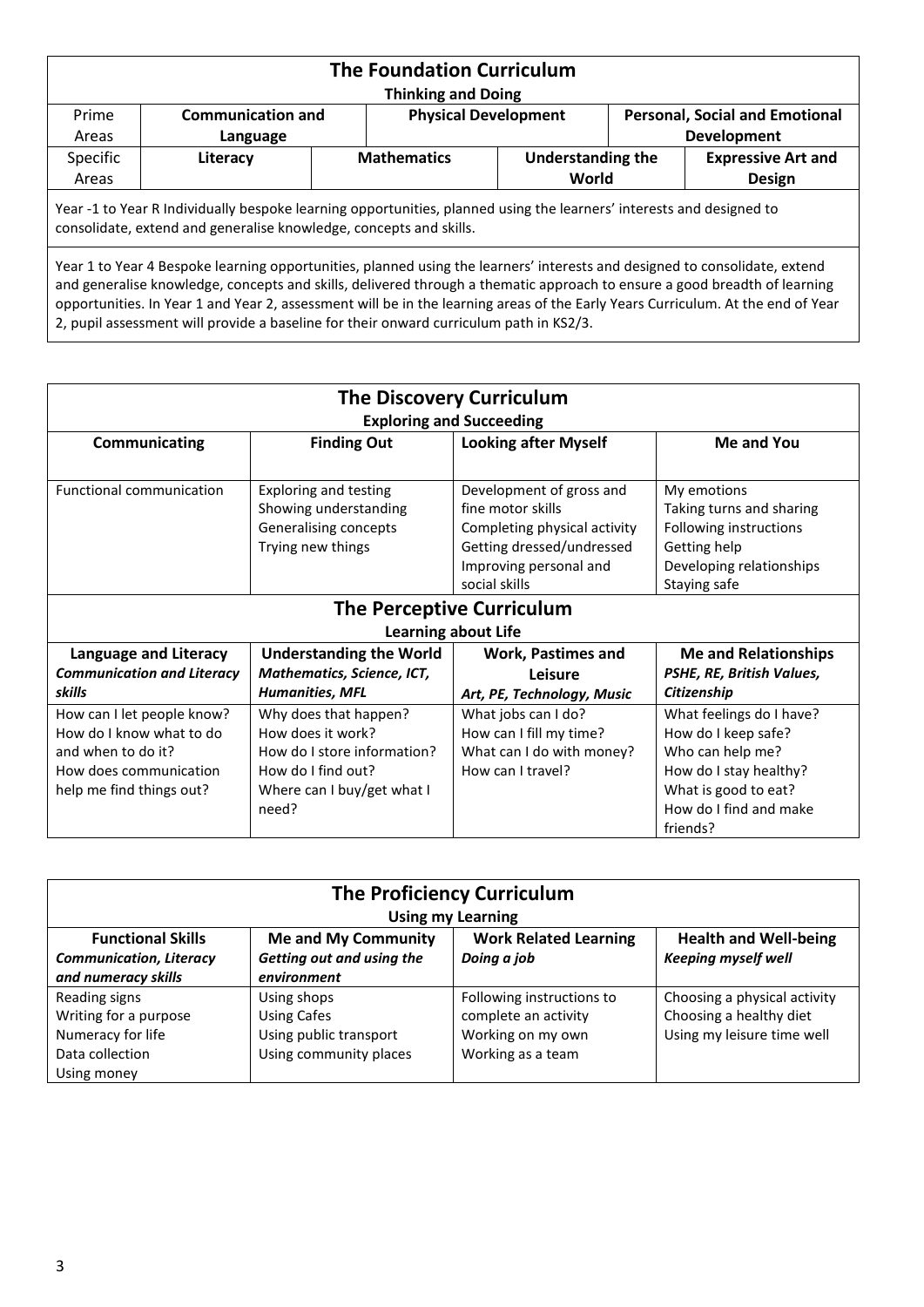# **The Foundation Curriculum Phase 1 - Yr-1 to Yr2**

#### **Thinking and Doing**

The Foundation Curriculum seeks to provide a secure foundation through learning and development opportunities which are planned around the needs and interests of each individual child and are assessed and reviewed regularly to ensure that each child's individual needs are met.

The Characteristics of Effective Learning weave between all areas of learning, these underpin learning and development across all areas and support the child to remain an effective and motivated learner.

- Playing and exploring children investigate and experience things, and 'have a go'
- Active learning children concentrate and keep on trying if they encounter difficulties, and enjoy achievements
- Creating and thinking critically children have and develop their own ideas, make links between ideas, and develop strategies for doing things

Pupils in Yr-1-R will follow the EYFS statutory framework. Pupils in Yr1-4 will continue their work in the 7 areas of learning expanding their skills across all areas.

The Prime Areas: are fundamental, work together, and move through to support development in all areas.

- Personal, Social and Emotional Development involves helping children to develop a positive sense of themselves, and others; to form positive relationships and develop respect for others; to develop social skills and learn how to manage their feelings; to understand appropriate behaviour in groups; and to have confidence in their own abilities
- Communication and Language Communication and language development involves giving children opportunities to experience a communication rich environment; to develop their confidence and skills in expressing themselves; to develop their understanding and to communicate (using an appropriate expressive system), listen and attend in a range of situations
- Physical Development involves providing opportunities for young children to be active and interactive; and to develop their co-ordination, control, and movement. Children must also be helped to understand the importance of physical activity, and to make healthy choices in relation to food

The Specific Areas: include essential skills and knowledge for children to participate successfully in society.

- Literacy Literacy development involves encouraging children to link sounds and letters and to begin to read and write. Children must be given access to a wide range of reading materials (books, poems, and other written materials) to ignite their interest
- Mathematics involves providing children with opportunities to develop and improve their skills in counting, understanding and using numbers, calculating simple addition and subtraction problems; and to describe shapes, spaces, and measure
- Understanding the World involves guiding children to make sense of their physical world and their community through opportunities to explore, observe and find out about people, places, technology and the environment
- Expressive Art and Design involves enabling children to explore and play with a wide range of media and materials, as well as providing opportunities and encouragement for sharing their thoughts, ideas and feelings through a variety of activities in art, music, movement, dance, role-play, and design and technology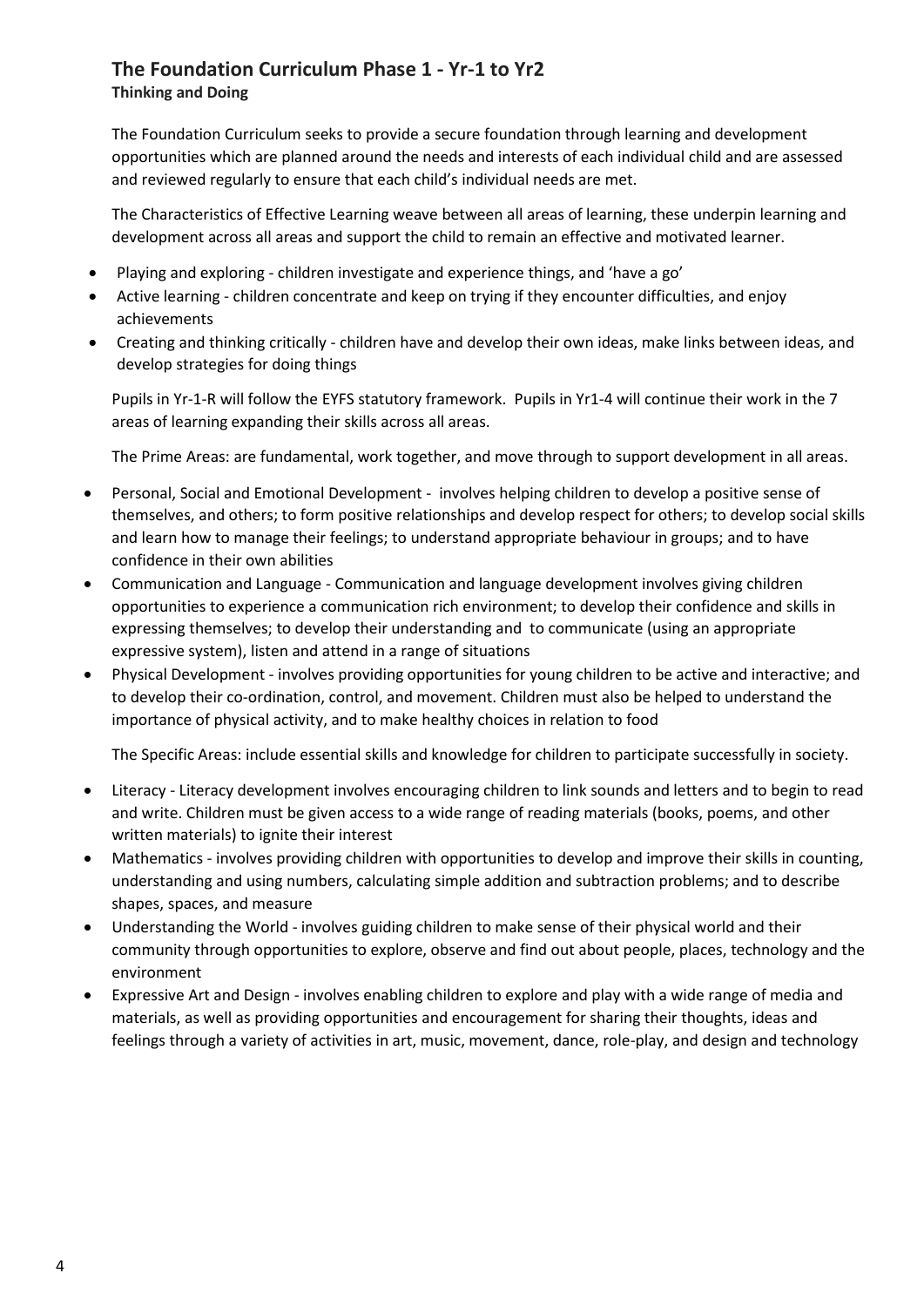# **The Discovery Curriculum Phase 2 - Yr5 to Yr9**

### **Exploring and Succeeding**

The aim of the Discovery Curriculum is to support the learners in developing their interest in the world and to build their skills towards being as independent as possible in all areas.

• Communicating – learners will develop their skills in functional communication.

The school accepts that many learners will begin their time at Cann Bridge with communication techniques, which either mean that their needs may not be met, due to the inability of others to understand the communications and then relate these to the function required. Alternatively, the learners may have individualised communications that a small number of people know and thus limit the interactions the learners can have.

The school uses a total communication approach in a behaviourist manner, to build the learners formal communication techniques. The communication styles we aim to support the learners in developing are, PECS, Makaton, speech and the use of appropriate augmented speech devices, such as an iPad with an appropriate program for the learner; in this area of learning we work in partnership with our Speech and Language Therapy colleagues.

- Finding Out learners will develop skills in exploration and controlling their surroundings. In this area of the curriculum, the learners are developing their skills in exploring the world around them and discovering how they can influence the world. Learners are supported through a play-based approach in the early years and an increasingly structured timetable that is based on the schools' knowledge of the learners' interests and needs. This will enable learners to work out how they can access the important parts of their environment and how to use their communication skills to give appropriate control of their environment.
- Me and You learners will develop skills in building safe and secure relationships with the important people in their life.

Through the structured approach to communication and behaviour support, the learners will gain skills and understanding in how relationships develop. They will grow the ability to interact with others with increasing positivity and begin aligning to social norms leading to the development of positive stable relationships from which both parties gain emotional support and stability.

• Looking after Myself – learners will develop their skills in self-help and personal care. Through structured teaching approaches, learners will develop in the early areas of self-help, such as dressing and eating. The school will also work closely with families and appropriate agencies to develop learners' skills in the areas of personal care. Learners will develop their skills and understanding in accessing new environments and using different forms of transport in order to support them in the transition to adulthood.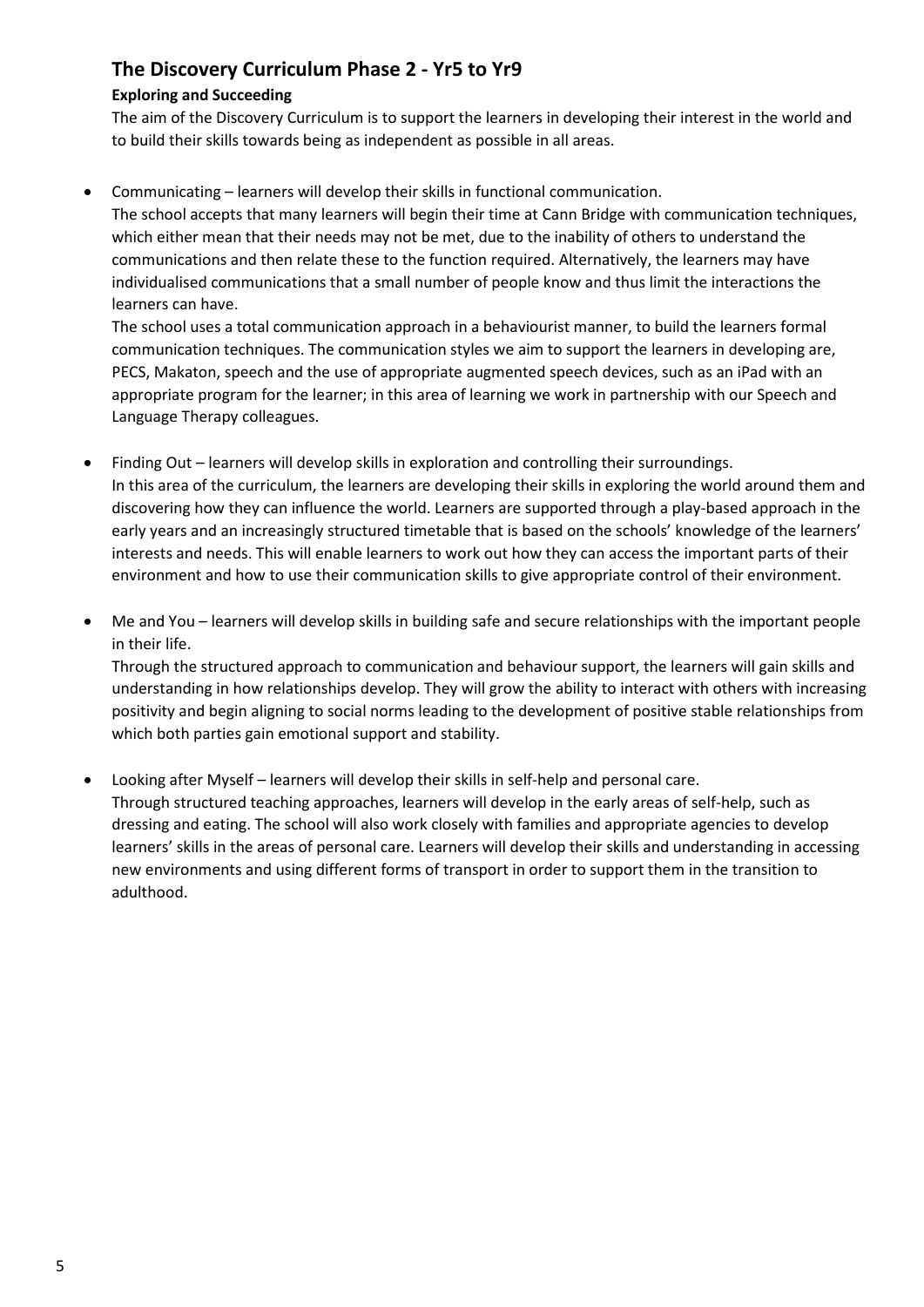## **The Perceptive Curriculum Phase 2 - Yr5 to Yr9**

#### **Learning from Life**

This Perceptive Curriculum is designed to lead learners towards increased levels of independence in their learning, their relationships, their work skills and their ability to make appropriate life choices. The information gained from assessment will form part of the ongoing documentation, which will transfer with learners to the next stage of their life.

• Language and Literacy – learners will improve their literacy skills in the areas of speaking and listening, reading and writing, developing these skills to as high a level as possible.

The school will offer differentiated levels of work and support which allow individual learners to develop their functional communication in the appropriate format, to increase their skills in understanding the meaning of symbols or text, and in transmitting information to others in an appropriate format, eg writing, typing, PECS.

• Understanding the World – learners will enhance their knowledge about why the world is the way it is.

In this area learners will further develop their understanding of numeracy through learning more about numbers and how to use them, money, they will improve their investigative skills and discover more about the world and how they are affected by others as well as what they can influence. This area will broaden learners' horizons through being able to access wider environments in person, or through appropriate media, and in discovering about the physical and historical world around them.

• Work, Pastimes and Leisure – learners will engage in a wide variety of activities which lead them to be able to make informed choices about work and leisure time pursuits.

At all points of their learning, the ability to make informed choices and personal decisions will be of paramount importance; learning through mistake and retrial is an important life lesson for everyone. The learners will have access to a wide range of opportunities in sporting activities, leisure pursuits and pastimes and be encouraged to use their voice to say which of these they like. They will also learn that others like different doing things and activities, and each individual has the right to make their own informed choice and engage in appropriate and legal activities.

• Me and Relationships – learners will gain the skills to look after themselves and make safe and healthy choices.

The learners will develop their work related work skills through accessing a range of activities across their timetable. They are given opportunities to engage in a range of leisure pursuits and pastimes and will be able to identify what type of activities they enjoy and could possibly continue in later life to complement their education or work role. They will learn about their rights and responsibilities with British society and their role within society.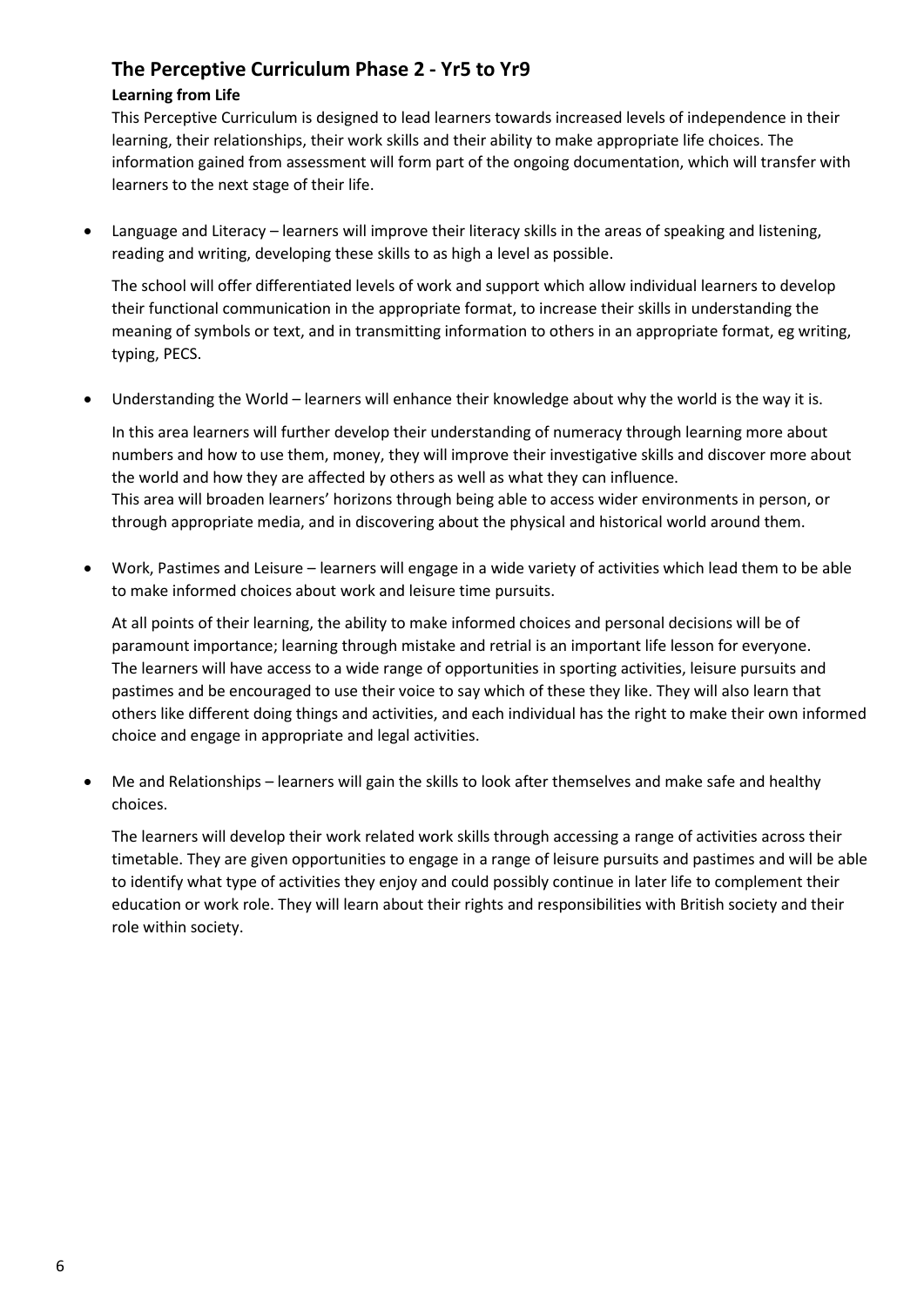# **The Proficiency Curriculum Phase 3 - Yr10 to Yr13 (14)**

#### **Using my Learning**

At this phase the curriculum is designed to support learners to use the skills and knowledge they have gained in order to develop their life skills in the wider environment and further increase their levels of independence.

The information gathered during this phase will be vital in supporting the learners in the next stage of their life. The content delivery will be through functional skills development and a range of topics and modules; achievement is recognised through appropriate forms of internal and external assessment, including: ASDAN, the Arts Award and also the Duke of Edinburgh Award.

- Functional Skills Learners will be encouraged to use and develop their functional communication and literacy skills, to develop their understanding of exchange, and the use of money and numeracy skills in reallife situations. Applying and further developing the skills they already have will be a priority in Post 16 education and will aim to prepare them for the next step. They will be given opportunities to communicate in a variety of suitably challenging situations, continuing to use a total communication approach, nurtured in earlier years. Learners will be given the chance to use individual skills to meet the needs of the team goals, ensuring that each learner is supported to develop at an appropriate pace. Where possible, functional skills are reinforced through modules of work completed in the other pathways.
- Me and My Community Learners will further develop their understanding of themselves, the wider world and their role in it. Learners will be given the chance to take an active role in the Post Bridge College community and understand what it is to make a valuable contribution. The curriculum will offer opportunities to participate in community events and on-going activity programmes enabling the learners to develop and demonstrate their personalities and allowing them to grow as individuals.
- Work Related Learning Learners will undertake a variety of activities developing work related learning. This will begin in the school environment and the programme can develop through stages to allow some students to access work opportunities in the local community. Work related learning is structured to provide small steps of learning, from learning the necessary skills to provide part of a service within the school to interacting with unfamiliar members of the public in an unfamiliar environment. Work skills and small steps activities are personalised to enable everybody to contribute in an appropriate way.
- Health and Well-being Learners will be supported to make choices for themselves regarding their life and to develop their understanding of what is required to lead a full and healthy lifestyle. Learners will have opportunities to shop and cook for themselves as well as make choices about what they eat in a variety of settings including cafes and restaurants. Learners will draw on previous experience to create a personalised exercise and activity programme which motivates them and enables them to be physically active.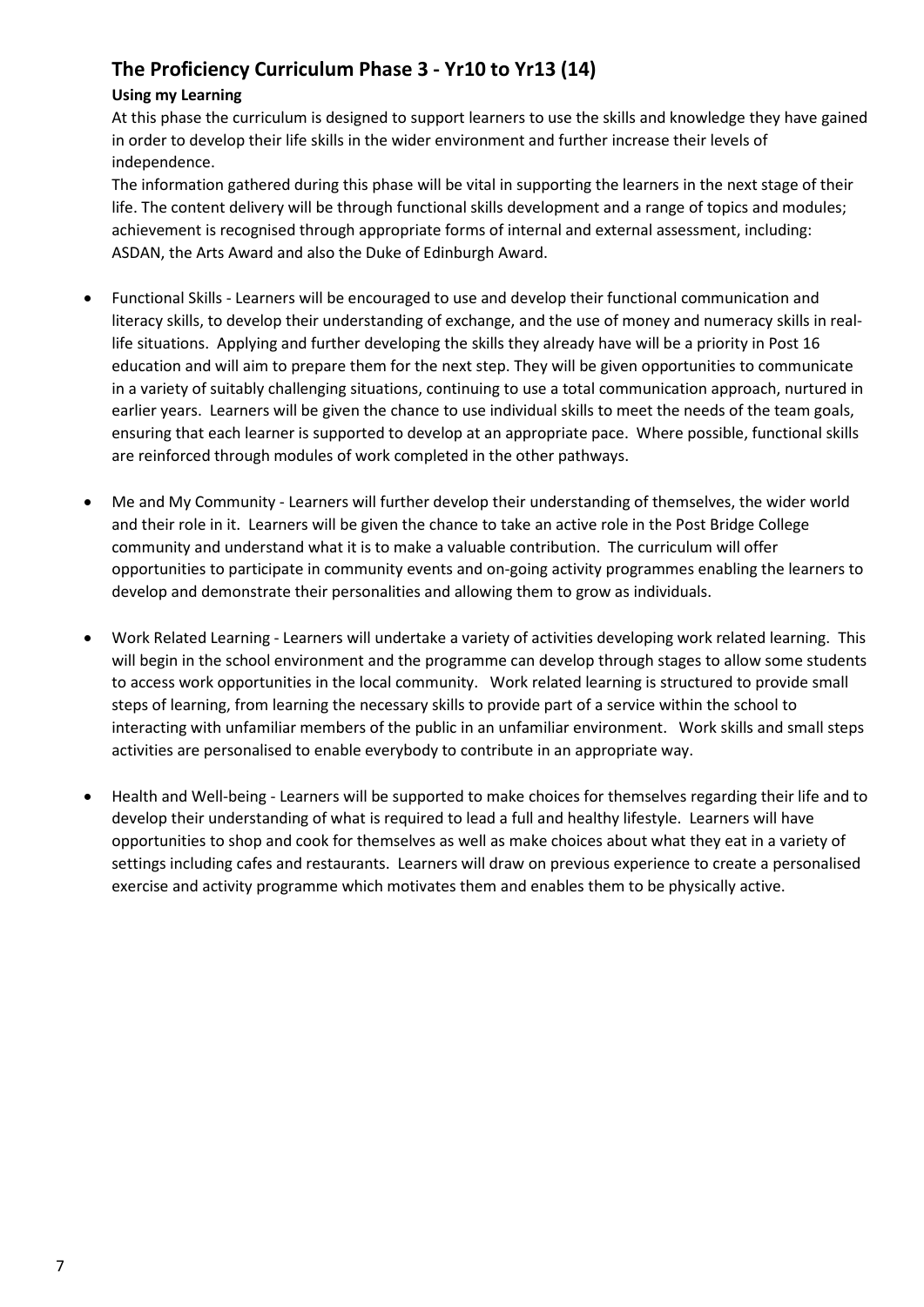# Rolling Programme - Themes, Topics and Modules

# Phase 1 (Year groups  $1 - 4$ )

|   | <b>Theme</b>                                                        |          |              |                              |         |  |  |  |
|---|---------------------------------------------------------------------|----------|--------------|------------------------------|---------|--|--|--|
| 1 | Flexible themes linked to the children's interests and fascinations |          |              |                              |         |  |  |  |
| 2 | Out and About                                                       | Monsters | Opposites    | <b>Tales</b>                 | Caring  |  |  |  |
| 3 | Adventure                                                           | Animals  | Colour World | Fantastic Me!                | Action  |  |  |  |
| 4 | Around the World                                                    | Senses   | Movement     | Exploring &<br>Investigating | Changes |  |  |  |

# Phase 2 (Year groups 5 – 9)

|                                     | Autumn                      | <b>Spring</b>                  | <b>Summer</b>             |  |
|-------------------------------------|-----------------------------|--------------------------------|---------------------------|--|
| 5                                   | <b>Seasonal Festivities</b> | <b>Adventures and Bravery</b>  | Animals of the World      |  |
| 5 <sub>b</sub><br>Out of this World |                             | Under the Sea                  | <b>Fantastic Families</b> |  |
| 6                                   | <b>Myths and Monsters</b>   | All about India                | Journeys and Travelling   |  |
| 6b                                  | <b>Human Beings</b>         | Imagine That                   | Growing Up                |  |
| $\overline{7}$                      | The Victorians              | <b>Stuff and Nonsense</b>      | The Great Outdoors        |  |
| 8                                   | <b>Exciting Earth</b>       | <b>Terrible Tudors</b>         | Pirates                   |  |
| 9                                   | Helping out                 | On the Other Side of the World | Roots                     |  |
| 9b                                  | World War Two               | South America                  | Magic and Mystery         |  |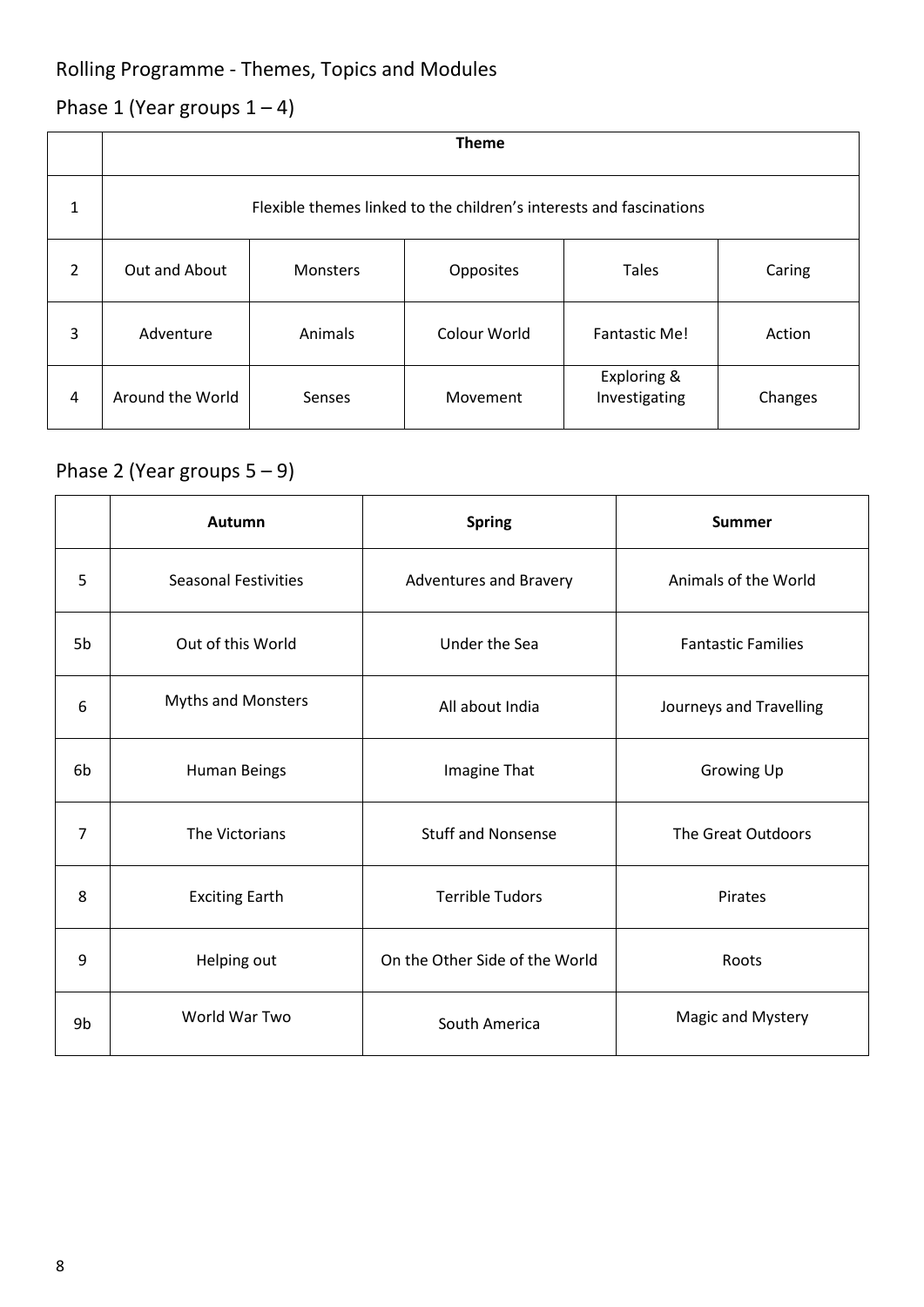# Phase 3 (Years 10 – 13/14)

| <b>Functional Skills</b><br>Me and My community                                                                                                                                                                                                                                                                                                                                                                                                                                                                                                                                                                                                                                                                                                                                                                                                                                                                                                                                                                                                                                                                                                                                                                                 | <b>Work Related Learning</b>                                                                                                                                                                                                                                                                                                                                                                                                                                                                                                                                                                                                                                                                                                                                                       | <b>Health and Wellbeing</b>                                                                                                                                                                                                                                                                                                                                                                                                      |
|---------------------------------------------------------------------------------------------------------------------------------------------------------------------------------------------------------------------------------------------------------------------------------------------------------------------------------------------------------------------------------------------------------------------------------------------------------------------------------------------------------------------------------------------------------------------------------------------------------------------------------------------------------------------------------------------------------------------------------------------------------------------------------------------------------------------------------------------------------------------------------------------------------------------------------------------------------------------------------------------------------------------------------------------------------------------------------------------------------------------------------------------------------------------------------------------------------------------------------|------------------------------------------------------------------------------------------------------------------------------------------------------------------------------------------------------------------------------------------------------------------------------------------------------------------------------------------------------------------------------------------------------------------------------------------------------------------------------------------------------------------------------------------------------------------------------------------------------------------------------------------------------------------------------------------------------------------------------------------------------------------------------------|----------------------------------------------------------------------------------------------------------------------------------------------------------------------------------------------------------------------------------------------------------------------------------------------------------------------------------------------------------------------------------------------------------------------------------|
| Speaking and listening<br>Using community<br>Understanding and<br>services<br>$\circ$<br>comprehension<br>Understanding<br>Preparing for an<br>$\circ$<br>instructions<br>activity - getting<br>Speaking for<br>ready<br>$\circ$<br>audience<br>Reading<br>Using leisure time<br>٠<br>Horticulture<br>Writing<br>٠<br>$\circ$<br>Creativity, Art &<br>$\circ$<br>Music<br>Numeracy<br>٠<br>Using transport<br>Money<br>Pay<br>$\circ$<br>Food technology<br><b>Budgeting</b><br>$\circ$<br>Using my kitchen -<br>Saving<br>$\circ$<br>$\circ$<br>equipment and<br>Spending<br>$\circ$<br>hygiene<br>Meal preparation<br>Data handling<br>$\circ$<br><b>Understanding likes</b><br>Measure<br>$\bullet$<br>and dislikes - mine<br>Weight<br>$\circ$<br>and other peoples<br>Length<br>$\circ$<br>Interaction in social<br>Distance<br>$\circ$<br>٠<br>Time<br>environments<br>$\circ$<br>Taking responsibility<br>Time<br>Diary work<br>for my environment<br>$\circ$<br><b>Communal living</b><br>Analogue clock<br>$\circ$<br>$\circ$<br><b>Outdoor learning</b><br>Digital clock<br>$\circ$<br>$\circ$<br>Others in my<br>Using ICT<br>community<br><b>British values</b><br>$\circ$<br><b>Cultural awareness</b><br>$\Omega$ | Manufacture -<br>$\bullet$<br>making<br>Retail - selling<br>$\bullet$<br><b>Public relations</b><br>Advertising<br>$\circ$<br>Getting feedback<br>$\circ$<br><b>Customer service</b><br>Working with<br>$\circ$<br>money - cashier<br>skills and handling<br>accounts<br>Data handling<br>$\bullet$<br>Taking orders -<br>$\circ$<br>following<br>instructions<br>Stock control,<br>$\circ$<br>supply and demand<br>- have we got<br>enough?<br>Food preparation<br>(feeding others)<br>Hygiene<br>$\circ$<br>Quantity/portion<br>$\circ$<br>control<br>Job role awareness<br>Completing my job<br>$\circ$<br>Time keeping<br>$\circ$<br>Interviews<br>$\circ$<br><b>Application forms</b><br>$\circ$<br>Appropriate<br>$\circ$<br>equipment<br>Appropriate<br>$\circ$<br>clothing | Personal safety<br>$\bullet$<br>Roads<br>$\circ$<br>Sun<br>$\circ$<br>In the home<br>$\circ$<br>New places - town,<br>$\circ$<br>moor and coast<br>Relationships<br>$\bullet$<br>Sex education<br>$\bullet$<br>Developing a healthy<br>$\bullet$<br>lifestyle<br>Individual exercise<br>$\circ$<br>programme<br>Healthy diet<br>$\circ$<br>Taking responsibility<br>$\bullet$<br>for my environment<br>Household jobs<br>$\circ$ |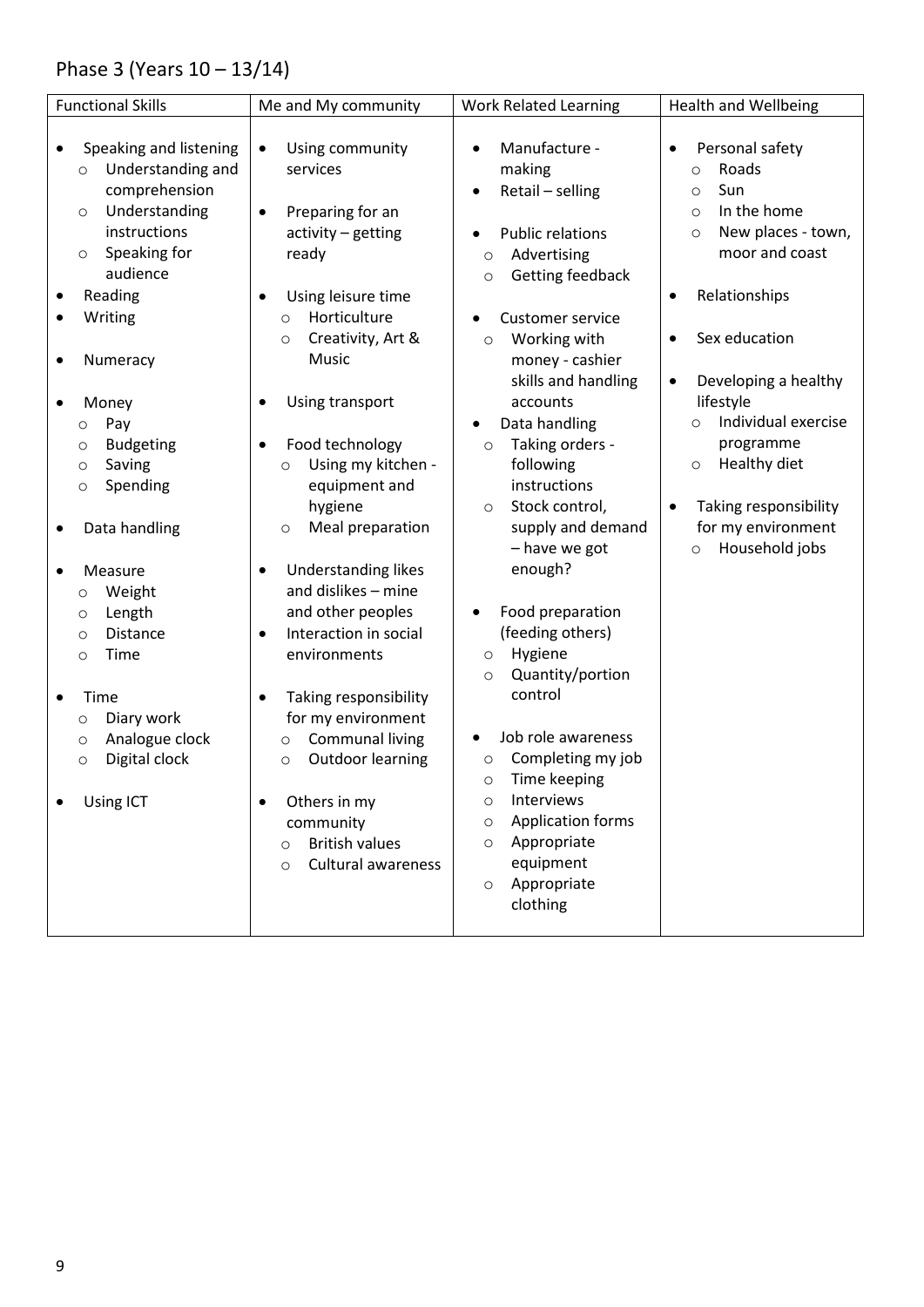#### Phase 1 Curriculum and Assessment Areas

Single Learning Journey for all learners.

|                                        | <b>Developing independence</b>      |                                                                               |                 |                            |                                          |                                             |  |
|----------------------------------------|-------------------------------------|-------------------------------------------------------------------------------|-----------------|----------------------------|------------------------------------------|---------------------------------------------|--|
| <b>Communication &amp;</b><br>Language | <b>Physical Development</b><br>(PD) | <b>Personal Social &amp;</b><br><b>Emotional</b><br><b>Development (PSED)</b> | <b>Literacy</b> | <b>Mathematics</b>         | <b>Understanding the</b><br><b>World</b> | <b>Expressive Arts and</b><br><b>Design</b> |  |
| Listening and attention                | Moving and handling                 | Making relationships                                                          | Reading         | <b>Numbers</b>             | People and<br>communities                | Exploring and using<br>media and materials  |  |
| Understanding                          | Health and self-care                | Self-confidence and<br>self-awareness                                         | Writing         | Shape space and<br>measure | The world                                | Being Imaginative                           |  |
| Speaking                               |                                     | Managing feelings and<br>behaviour                                            |                 |                            | Technology                               |                                             |  |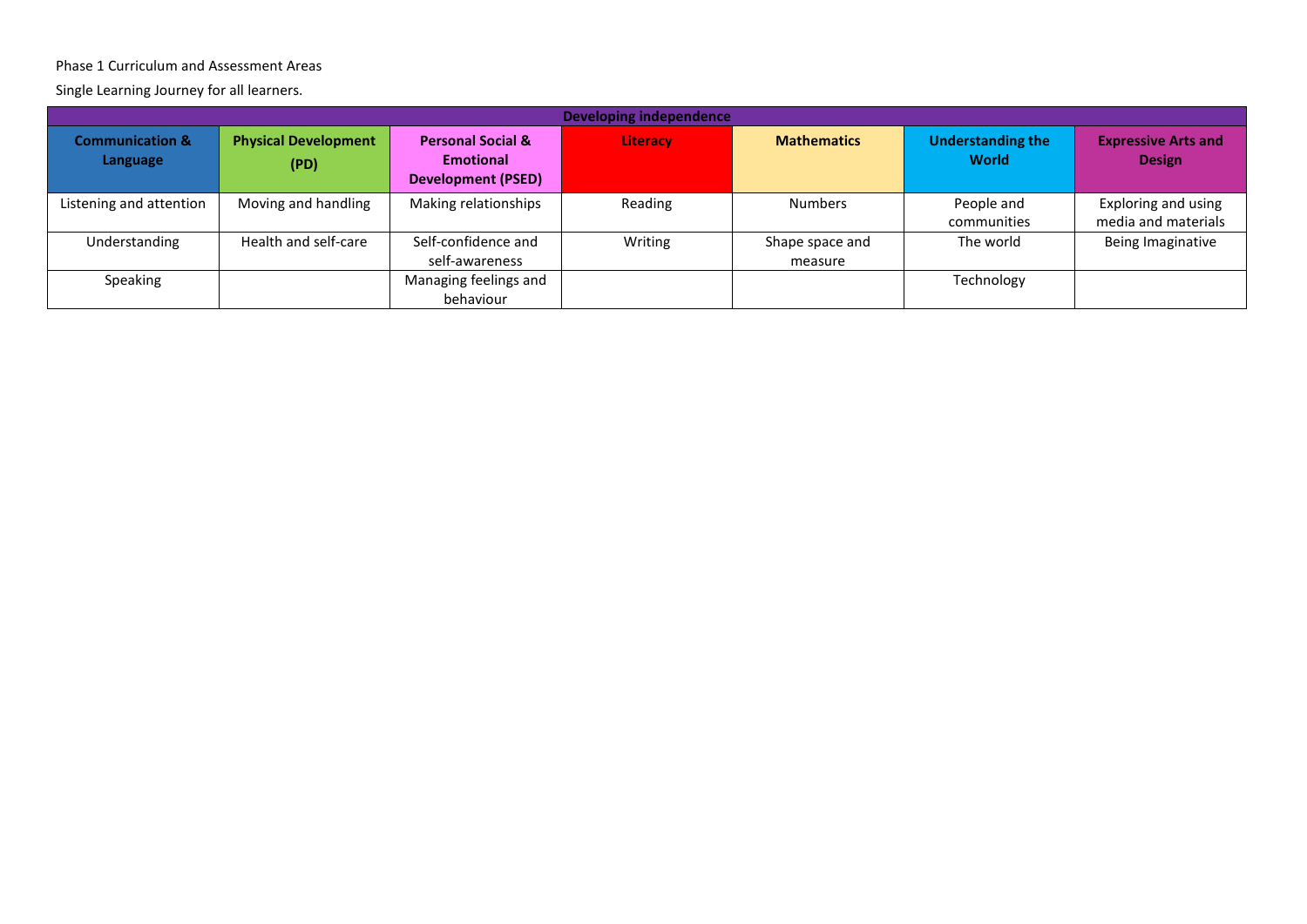Phase 2 Curriculum and Assessment Areas

Single Learning Journey for learners following the Discovery Curriculum.

Four Record Books for learners following the Perceptive Curriculum.

|                                                                                                                | <b>Developing independence</b>                                                           |                                                                                                                                              |                                                                                                                                    |  |  |  |  |  |
|----------------------------------------------------------------------------------------------------------------|------------------------------------------------------------------------------------------|----------------------------------------------------------------------------------------------------------------------------------------------|------------------------------------------------------------------------------------------------------------------------------------|--|--|--|--|--|
| <b>Communicating and</b><br><b>Language and Literacy</b>                                                       | <b>Looking after Myself and</b><br><b>Personal Health and Social Education</b>           | <b>Finding Out and</b><br><b>Understanding the World</b>                                                                                     | Me and You and<br><b>Work Pastimes and Leisure</b>                                                                                 |  |  |  |  |  |
| <b>Communication</b><br>Speech<br><b>PECS</b><br>Makaton<br>Gesture                                            | <b>Keeping Safe</b><br>Relationships<br>Knowing who can help<br>Knowing what to do       | <b>Mathematics</b><br>Number and counting<br>Money<br>Arithmetic<br>Shape and direction<br>Weights and measures<br>Using functional numeracy | Art<br>Making choices<br><b>Expressing opinions</b><br>Knowing<br>What<br>Who<br>How                                               |  |  |  |  |  |
| Language<br>Comprehension of language<br>Language levels<br>Following instructions                             | <b>PSHE</b><br>Making good decisions<br>Caring and sharing<br>Working with others        | <b>Science</b><br>Exploring<br>Working things out<br>Knowing why<br>Solving problems<br>$\bullet$                                            | Technology - DT/FT<br>Following instructions<br>Independent living skills<br>Solving problems<br>Working things out<br>Knowing why |  |  |  |  |  |
| Literacy<br>Phonic level<br>Reading level<br>Pre writing skills<br>Writing skills<br>Using functional literacy | <b>RE</b><br>Valuing others<br>Knowing about different cultures<br>Accepting differences | Humanities - Geography/History/MFL<br>Knowing<br>Where<br>When<br>What<br>Who                                                                | <b>Music</b><br>Making choices<br><b>Expressing opinions</b><br>Following instructions<br>Team work                                |  |  |  |  |  |
|                                                                                                                | PE<br>Healthy lifestyle<br>Working with others                                           | ICT<br>Control<br>Recording information                                                                                                      |                                                                                                                                    |  |  |  |  |  |